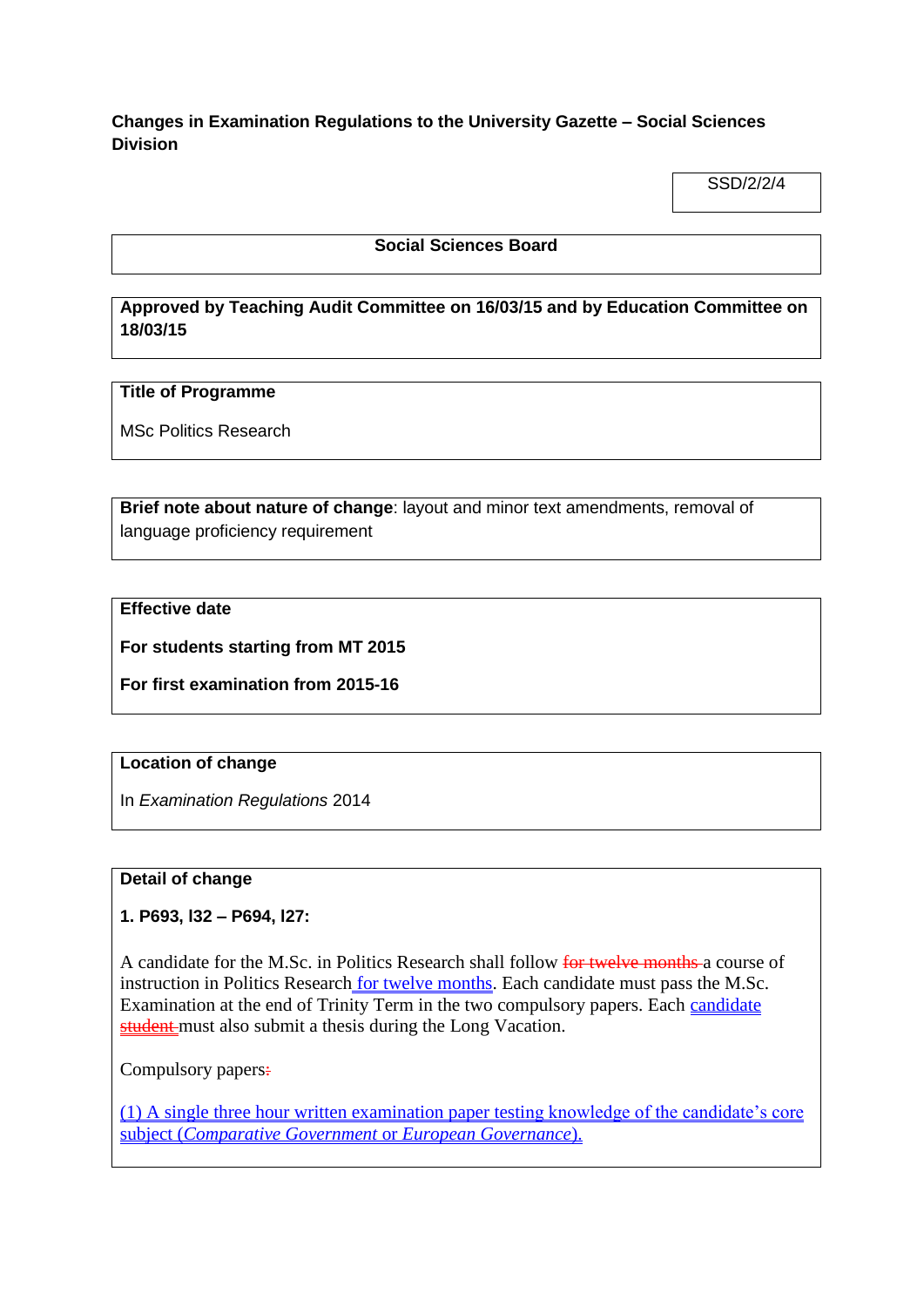*(a) Comparative Government*

(Compulsory paper taken from the M.Phil. MPhil in Politics)

The theory and practice of government in modern states.

*Or*

*(b) European Governance* 

*(*Compulsory paper taken from the M.Phil. MPhil in Politics)

The constitutions and formal structure of governments in European states, including the UK, and the theory and practice of integration in Europe.

*and*

*(c)* (2) *Research Methods in Political Science*

(Compulsory paper taken from the M.Phil. MPhil in Politics)

The paper is assessed in the <u>following way</u>. The candidates must submit:

(i) Candidates will satisfactorily complete a programme of core and optional research methods training, as specified in the Student Handbook, and will also produce a A Research Design Proposal Essay of between 4,000 4000 and 6,000 6000 words, excluding bibliography, on the subject of the student's research design as it bears on the subject of the candidate's proposed M.Sc. MSc thesis. Two hard copies of the Research Design Essay Proposal, together with a copy on CD or USB, must be submitted to the Examination Schools by noon on the Friday of sixth week of Trinity Term. It must be accompanied by a separate signed declaration that it is the candidate's own work except where otherwise indicated, and that it has not previously been submitted for assessment, either at Oxford or at another institution. The Director of Graduate Studies in Politics shall draw the attention of the examiners to the names of any candidates who have failed to complete their research methods training to a satisfactory level of quality, and the examiners may require candidates to retake the course or a specified part thereof.

(ii) Research methods training coursework. Candidates will satisfactorily complete a programme of core and optional research methods training, as specified in the *Student Handbook*. Candidates who fail elements of the research methods training coursework are normally permitted to submit a second time (or, of the coursework is assessed by a test, to resit that test) by a date specified in the *Student Handbook*.

(d) Where necessitated by a candidate's choice of subject the Politics Graduate Studies Committee may require a candidate to pass a test of proficiency in a language other than English. Candidates who fail the test will normally be allowed to retake the test before the beginning of the next academic year.

The Thesis